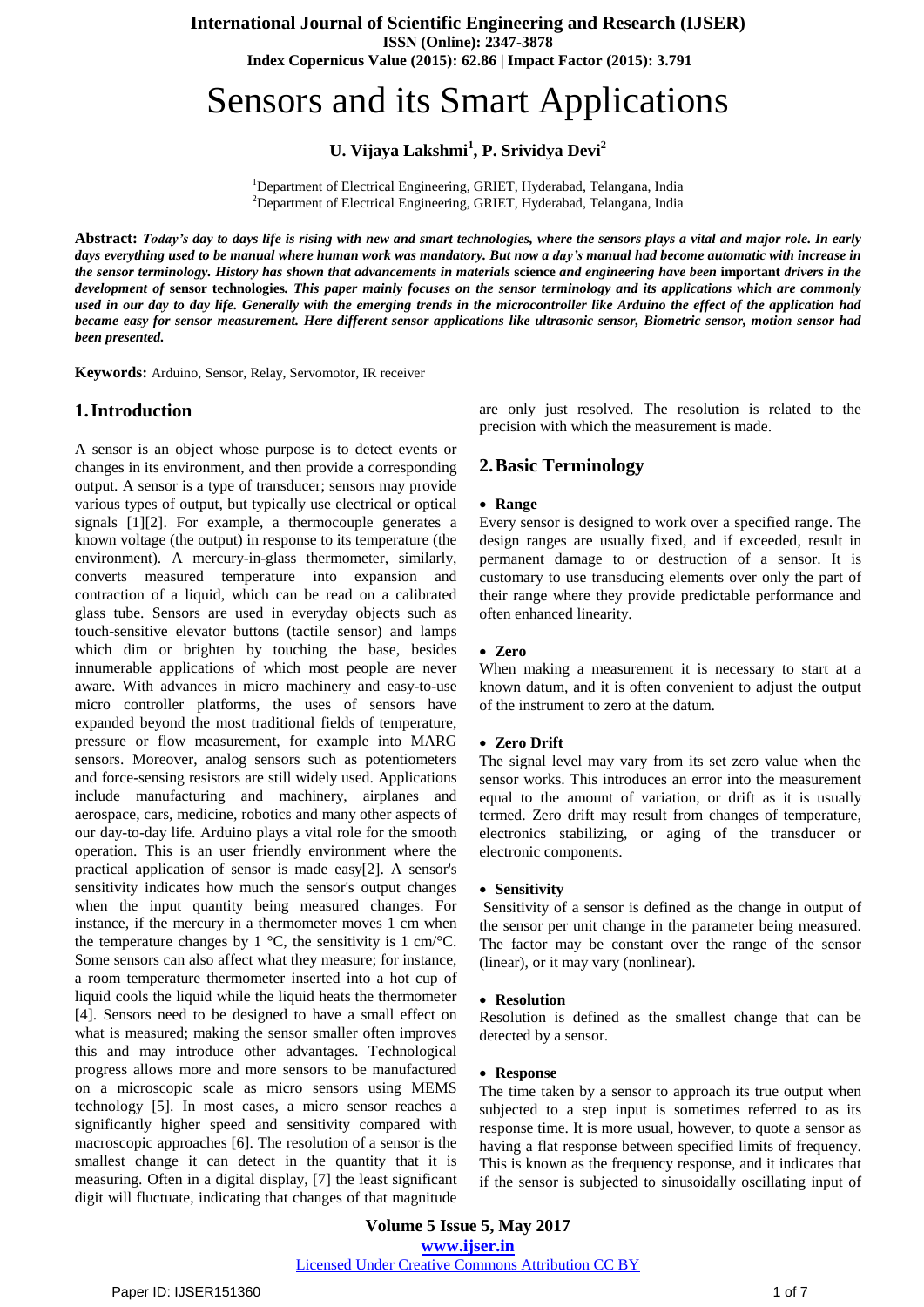constant amplitude, the output will faithfully reproduce a signal proportional to the input.

#### **Linearity**

The most convenient sensor to use is one with a linear transfer function. That is an output that is directly proportional to input over its entire range, so that the slope of a graph of output versus input describes a straight line.

#### **Hysteresis**

Refers to the characteristic that a transducer has being unable to repeat faithfully, in the opposite direction of operation, the data that have been recorded in one direction.

## **Calibration**

If a meaningful measurement is to be made, it is necessary to measure the output of a sensor in response to an accurately known input. This process is known as calibration, and the devices that produce the input are described as calibration standards.

## **Span (input)**

A dynamic range of stimuli which may be converted by a sensor id called a span or an input full scale (FS). It represents the highest possible input value which can be applied to the sensor without causing unacceptably large inaccuracy.

## **3.Ease of Study**

## **3.1 Piezo**

A piezo is an electronic device that generates a voltage when it's physically deformed by a vibration, sound wave, or mechanical strain. Similarly, when you put a voltage across a piezo, it vibrates and creates a tone. Piezos can be used both to play tones and to detect tones.

## **3.2 Motion Sensor**

PIR or passive infrared is a common method of motion detection that measure changes in heat to signal the change. Power it up and wait 1-2 sec for the sensor to sense as shown in Figure.1



**Figure 1:** Motion Sensor

## **3.3 Finger Print Sensor**

The Finger Print Sensor as shown in Figure.2 is one optical fingerprint sensor which will make fingerprint detection and verification adding super simple. There's a high powered DSP chip AS601 that does the image rendering, calculation, feature-finding and searching.



**Figure 2:** Motion Sensor

#### **3.4 555 Timer**

The 555 timer IC as shown in Figure.3 is an [integrated](https://en.wikipedia.org/wiki/Integrated_circuit) circuit used in a variety of timer, pulse generation and [oscillator](https://en.wikipedia.org/wiki/Electronic_oscillator) applications. The 555 can be used to provide time delays, as an [oscillator,](https://en.wikipedia.org/wiki/Oscillator) and as a flip-flop [element.](https://en.wikipedia.org/wiki/Flip-flop_element) Derivatives provide up to four timing circuits in one package. Depending on the manufacturer, the standard 555 package includes 25 [transistors,](https://en.wikipedia.org/wiki/Transistor) 2 [diodes](https://en.wikipedia.org/wiki/Diode) and 1[5resistors](https://en.wikipedia.org/wiki/Resistor) on a [silicon](https://en.wikipedia.org/wiki/Silicon) chip installed in an 8-pin minidual-in-line package [\(DIP-8\)](https://en.wikipedia.org/wiki/DIP-8). Variants available include the 556 (a 14-pin DIP combining two 555s on one chip), and the two 558  $&$  559s (both a 16pin DIP combining four slightly modified 555s with DIS & THR connected internally, and TR is falling edge sensitive instead of level sensitive).



# **3.5 IR Sensor**

Two IR sensor modules as shown in Figure.4 contain IR diodes, potentiometer, Comparator (Op-Amp) and LED's. Potentiometer is used for setting reference voltage at comparator's one terminal and IR sensors sense the object or person and provide a change in voltage at comparator's second terminal. Then comparator compares both voltages and generates a digital signal at output. Here in this circuit we have used two comparators for two sensors. LM358 is used as comparator. LM358 has inbuilt two low noise Opamp.



**Figure 4:** IR Sensor

An infrared receiver, or IR receiver, as shown in Figure.5 is hardware that sends information from an infrared remote control to another device by receiving and decoding signals. In general, the receiver outputs a code to uniquely identify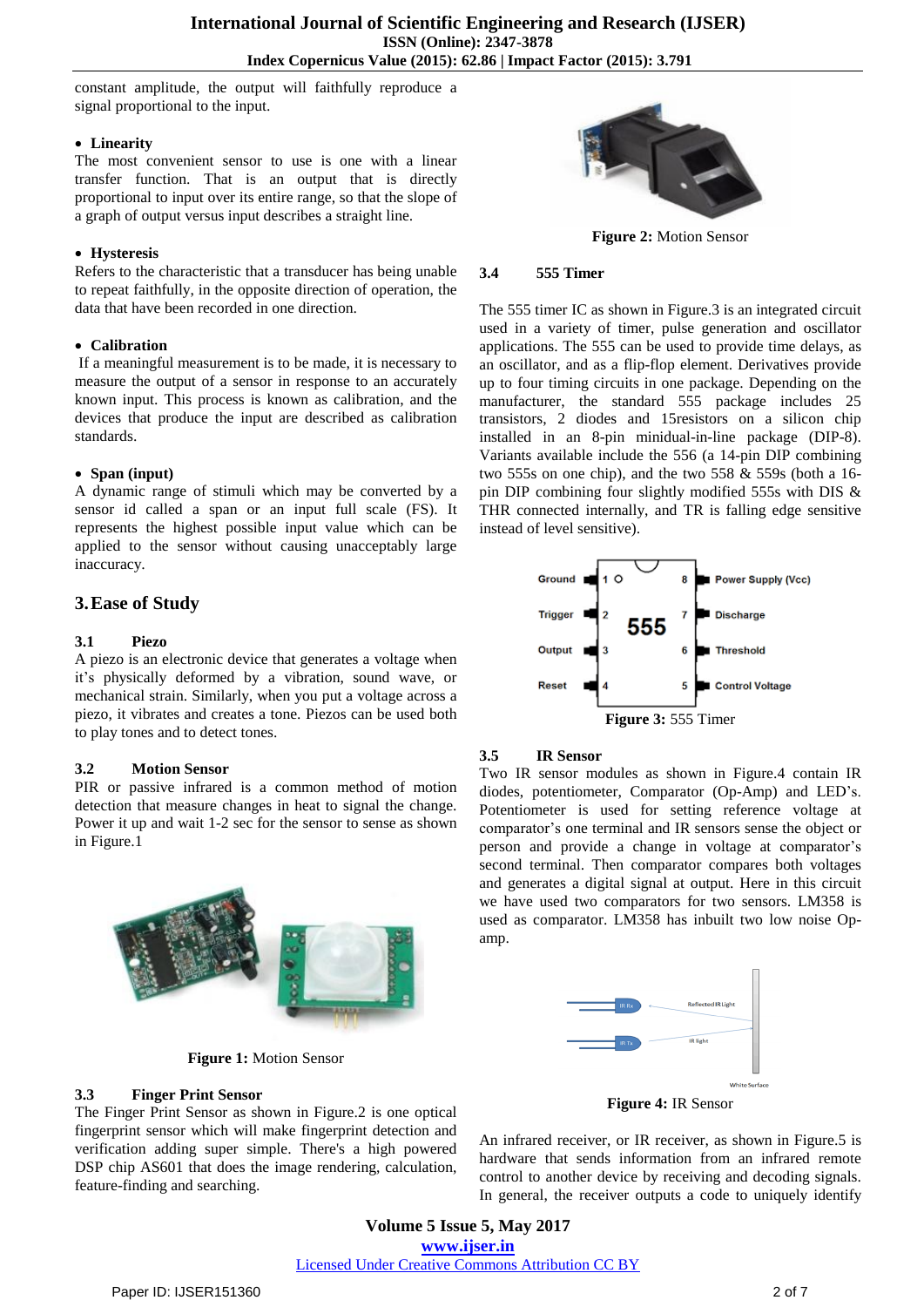the infrared signal that it receives. This code is then used in order to convert signals from the remote control into a format that can be understood by the other device. It is the part of a device that receives infrared commands from a remote control. Because infrared is light, it requires line-of-sight visibility for the best possible operation, but can however still be reflected by items such as glass and walls. Poorly placed IR receivers can result in what is called "tunnel vision", where the operational range of a remote control is reduced because they are set so far back into the chassis of a device.



**Figure 5:** IR Receive

TV remote suitable for IR Receiver in this project TSOP 31230 IR receiver has been used.



# **3.6 Relay Module**

A relay is an electrically operated switch as shown in Figure.6 allows to turn on or off a circuit using voltage and/or current much higher than the Arduino could handle. There is no connection between the low voltage circuit operated by Arduino and the high power circuit. The relay protects each circuit from each other. The module provides three connections labeled COM, NC and NO. NC stands for "NORMALLY CLOSED". This means that when the relay has no signal (LOW or 0V from an Arduino), the connected circuit will be active; conversely, if 5V applied or pulled the pin HIGH, it will turn the connected circuit off. "NO" stands for "NORMALLY OPEN"**,** and functions in the opposite way; when applied 5V the circuit turns on, and at 0V the circuit turns off. Relays can replace a manual switch. Remove the switch and connect its wires to COM and NO**.** When the relay is activated the circuit is closed and current can flow to the device and circuit is controlled.



**Figure 6:** Relay Module

# **4.Case Studies**

## **4.1 Knock Sensor using Arduino**

A **piezo** is an electronic device is shown in Figure.7 generates a voltage when it's physically deformed by a vibration, sound wave, or mechanical strain. Similarly, when voltage is applied across a piezo, it vibrates and creates a tone. Piezos can be used both to play tones and to detect tones. The sketch reads the piezo output using the analog Read() command, encoding the voltage range from 0 to 5 volts to a numerical range from 0 to 1023 in a process referred to as analog-to-digital conversion, or ADC. If the sensors output is stronger than a certain threshold, your board will send the string "Knock!" to the computer over the serial port. Open the serial monitor to see text.



**Figure 7:** Knock Sensor using Arduino

Piezos are polarized, mean**i**ng that voltage passes through them (or out of them) in a specific direction.



**Figure 8:** Hardware setup for Knock Sensor using Arduino

Connect the lower voltage to ground and the higher voltage to analog pin 0 as shown in Figure.8. Additionally, connect a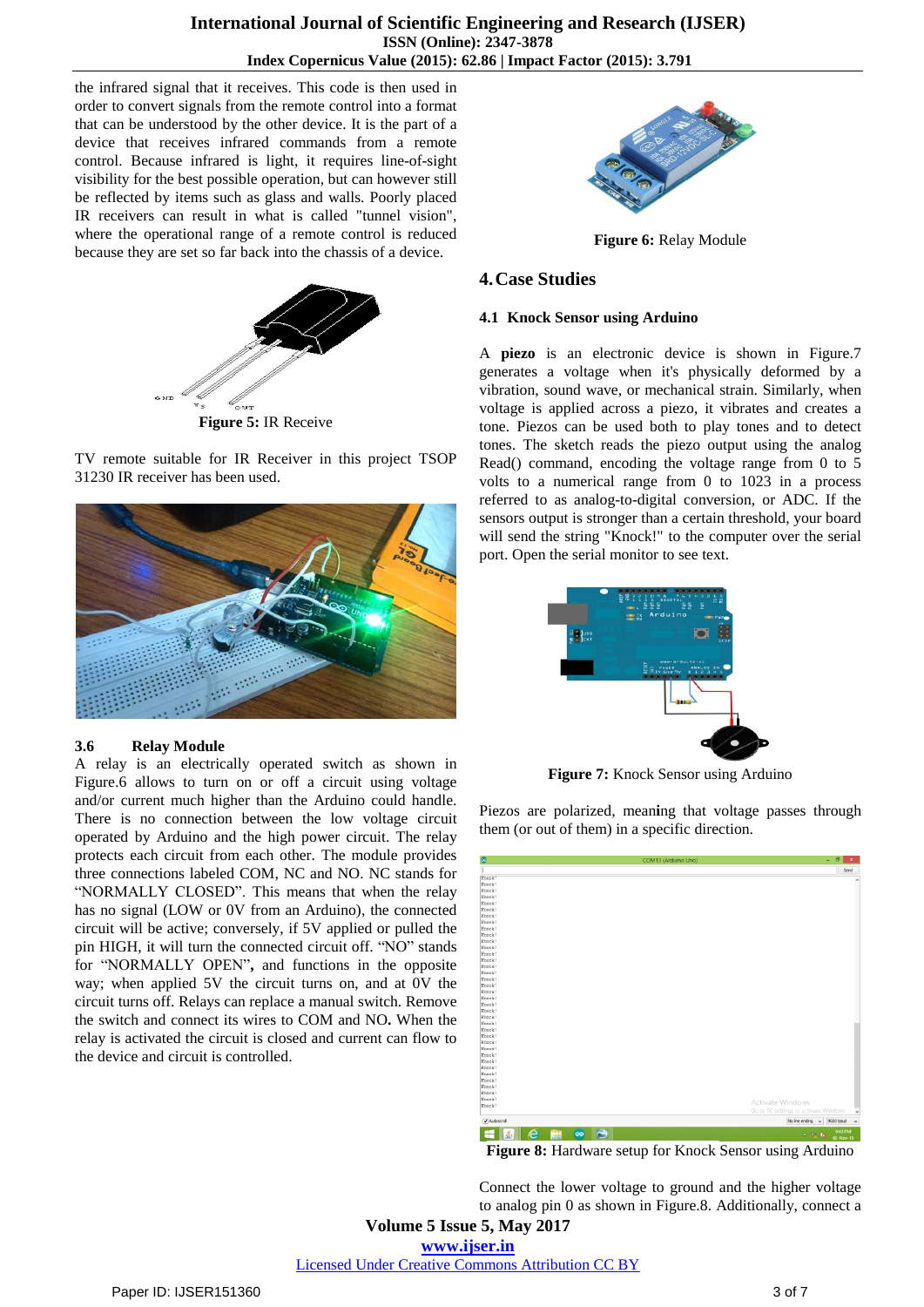1-megohm resistor in parallel to the Piezo element to limit the voltage and current produced by the piezo and to protect the analog input

**Figure 9:** Output of Knock Sensor on serial monitor

It is possible to acquire piezo elements without a plastic housing. These will look like a metallic disc, and are easier to use as input sensors. Piezo sensors work best when firmly pressed against, taped, or glued their sensing surface as shown in Figure 9.

## **4.2 Motion activated Automatic sensorised dustbin**

The basic model is that motion sensor takes IR images different times, when they differ, they know some thing has changed as shown in Figure 10. Hooking up to arduino is pretty simple. The red wire is V+ as the brown wire is ground and the black wire is signal wire.



**Figure10:** Motion activated automatic sensorised dustbin



**Figure 11:** Hardware setup for Motion activated automatic sensorised dustbin

PIR sensor is connected to the arduino for the supply of 5v, servometer is connected in parallel with the PIR sensor using pcb board is shown in Figure.11. PIR sensor has three pins namely Vin, Ground and the Output pin. Servomotor has three pins namely Vin, Ground and Input digital pin. The connections are made as per the circuit diagram. Ground pin of servomotor and PIR sensor is connected to the ground pin of arduino using pcb board and the digital pin 11 in the arduino is the input to the PIR sensor.

# **4.3 Finger Print sensor**

New fingerprints are enrolled directly - up to 162 are stored in the onboard FLASH memory. There's a red LED in the lens which will light up during taking photos so that its working conditions are known.



**Figure 12:** Fingerprint sensor

Specification:

- Supply voltage:  $3.6~6.0$  V
- Operating current(Max) : 120 mA
- Fingerprint imaging time: 1.0 S
- Baud rate: 9600, 19200, 28800, 38400, 57600bps



**Figure 13:** Hardware setup for Fingerprint sensor

Connect the sensor with Arduino UNO is shown in Figure.13 circuit diagram. Open Arduino Software and Type the blank, enroll, fingerprint and delete programs sequentially. Enroll your finger print and check the output in the Serial monitor.

# **4.4 Speed Control of DC Motor**

The 24 V dc motor is rotating with a speed of 1000 rpm, by using pot of 10k ohm by varying voltage as Resistance changes voltage and current varies is shown in Figure.14. By using this principle POT can be varied automatically using Servo motor with the help of arduino uno board and arduino software thus the servo motor rotates a particular angle as instructed by user using a Bluetooth device thus the person can control the speed of motor using mobile and the speed of the DC motor is noted by using Proximity sensor.



**Figure 14:** Speed Control of DC Motor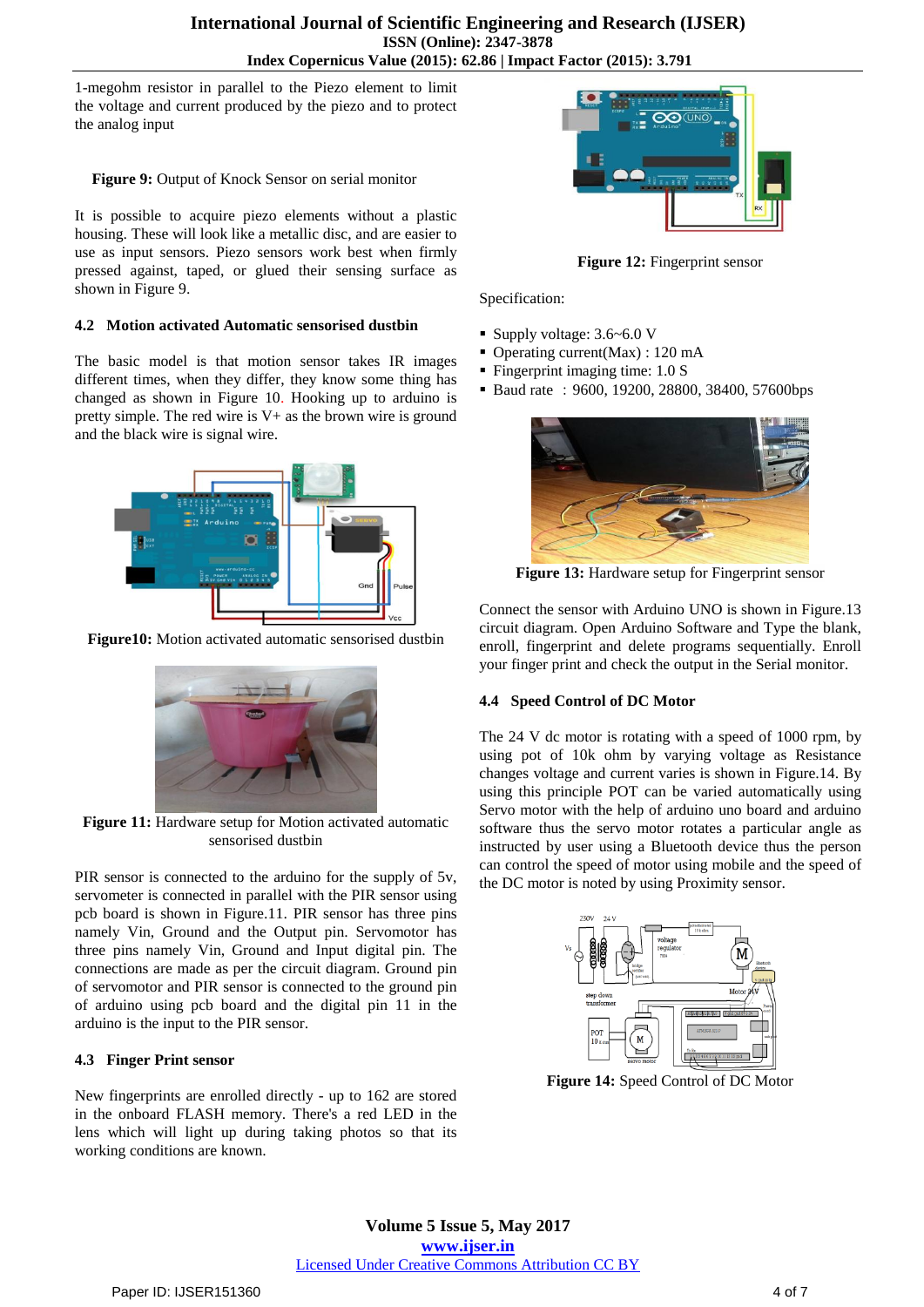

**Figure 15:** Hardware setup for Speed Control of DC Motor

The input to the motor 24 volts DC is supplied using 24 V transformers. By converting 24 V AC to DC Using a bridge rectifier (MIC W10) and voltage regulator. The input to the Motor i.e, 24V DC is given by using a 24V transformer. As the output of transformer is 24 V AC so a Bridge Rectifier and Voltage Regulator are used to convert the 24 V AC to 24 V DC. This 24 V DC supply is varied from 0 to 24 V by using a POT of value 10k ohm, as the resistance varies the input voltage also varies as shown in Figure.15.

The Pot resistance from 0 to 10 k ohm is varied automatically using a Servo Motor. The input to the Servo Motor is 5Vwhich is given from arduino.(Red=5V, Brown=gnd, orange=9 digital pin).The Servo motor is made to be rotate at particular angles required by using Bluetooth device from a mobile.



**Figure 16:** Display in Mobile Phone Speed Control of DC Motor

Thus the resultant speed of the dc motor is displayed and controlled from Mobile.

## **4.5 Automatic Room Light controller with Bi-Directional visitors counter**

The project, "Bidirectional Digital Visitor Counter" is based on the interfacing of some components such as sensors, motors etc. with arduino microcontroller is shown in Figure 17. This counter can count people in both directions. This circuit can be used to count the number of persons entering a hall/mall/home/office in the entrance gate and it can count the number of persons leaving the hall by decrementing the count at same gate or exit gate and it depends upon sensor placement in mall/hall. It can also be used at gates of parking areas and other public places.



**Figure 17:** Automatic Room Light Controller with Bidirectional Visitors Counter

This project is divided in three parts: sensors, controller and counter display. The sensor would observe an interruption and provide an input to the controller which would run the counter increment or decrement depending on entering or exiting of the person. And counting is displayed on a 16x2 LCD through the controller.

When any one enters in the room, IR sensor will get interrupted by the object then other sensor will not work because we have added a delay for a while.

The outputs of IR Sensor Modules are directly connected to arduino digital pin number  $14(A0)$  and  $19(A5)$ . LCD is connected in 4 bit mode.



**Figure 18:** Automatic Room Light Controller with Bidirectional Visitors Counter

RS and EN pin of LCD is directly connected at 13 and 12. Data pin of LCD D4-D7 is also directly connected to arduino at D11-D8 respectively.LED is connected to digital pin 5 of the arduino. Display section contains a 16x2 LCD. This section will display the counted number of people and light status when no one will in the room.

## **4.6 Electrical Home Appliances Control using IR**

The project is designed to operate electrical loads using an IR-based TV remote. The TV remote transmits coded infrared data which is then received by a sensor that is interfaced to the control is shown in Figure 19.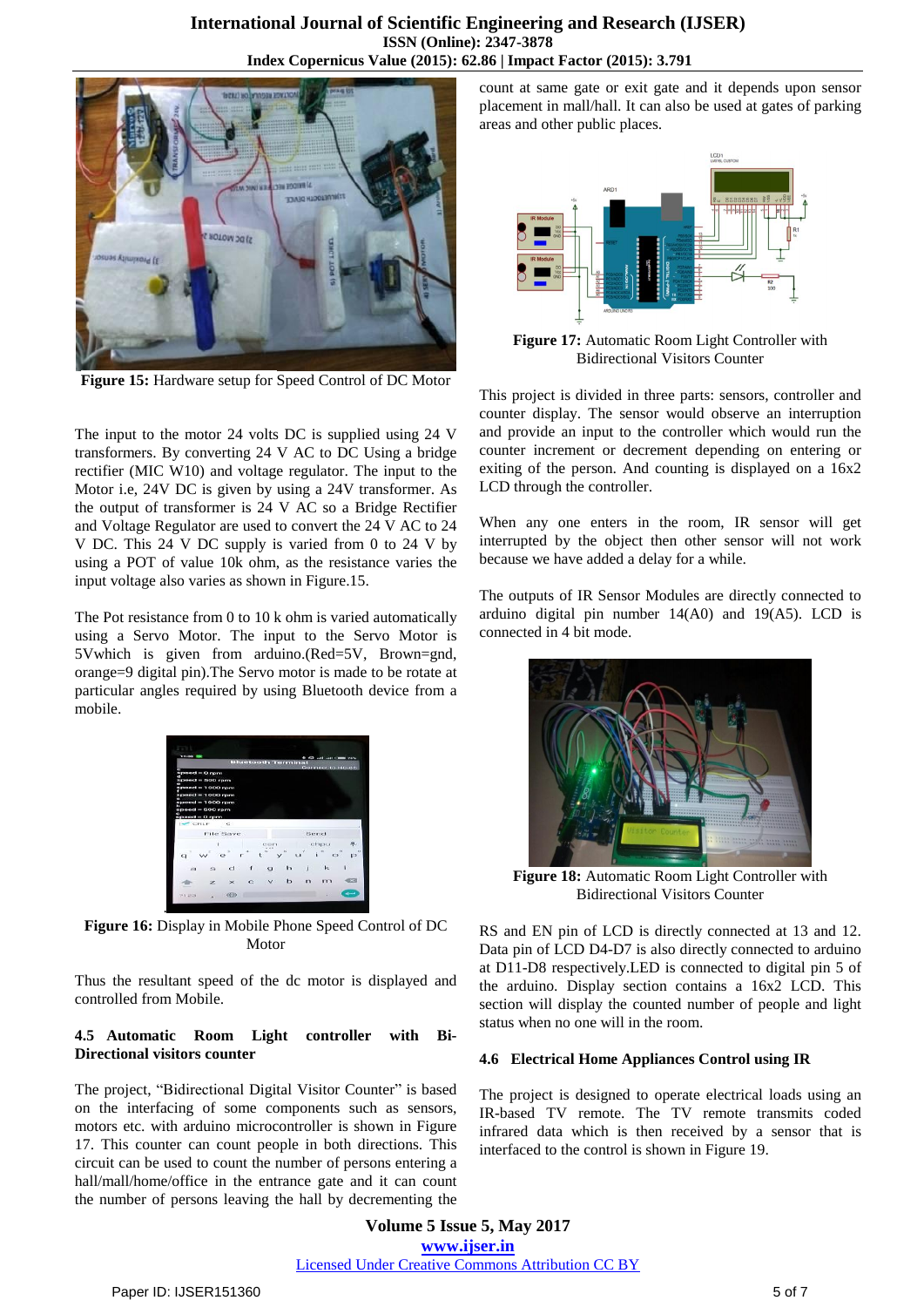

**Figure 19:** Electrical Home appliances control using IR

The system operates electrical loads depending on the data transmitted from the TV remote. Operating conventional wall switches is difficult for elderly or physically handicapped people. This proposed system solves the problem by integrating house hold appliances to a control unit that can be operated by a TV remote. Coded data sent from the TV remote is received by an IR receiver interfaced to an Arduino board. The program on the Arduino refers to the code to generate respective output based on the input data to operate a set of relays is shown in Figure 20 and Figure 21.



**Figure 20:** Load 2 (i.e. bulb) is in on position and load 1 (i.e. fan) is in off position



**Figure 21:** Both load 2(i.e. bulb) and load 1 (i.e. fan) are in on position



**Figure 22:** Output of Electrical Home Appliances Control using IR on serial monitor

IR Receiver and Transmitter are used for Environmental control systems, Emergency response systems and Augmentative communication devices.

# **5.Conclusions**

Here different applications based on sensors had been presented. These applications had been demonstrated to the students for the change in education. Now, they can able know the sensors involved in every electrical aspect point with regard to practical application. In future, introducing the sensor application to the engineering curriculum is mandatory to meet the Smart Technology.

# **References**

- [1] [Online]: <https://en.wikipedia.org/wiki/Sensor> accessed in 2015
- [2] [Online][:http://www.mfg.mtu.edu/cyberman/machtoo/ma](http://www.mfg.mtu.edu/cyberman/machtoo/machtool/sensors/fundamental.html) [chtool/sensors/fundamental.html](http://www.mfg.mtu.edu/cyberman/machtoo/machtool/sensors/fundamental.html) accessed in sep 2015
- [3] [Online] : [https://www.arduino.cc](https://www.arduino.cc/) accessed.
- [4] J. E. Lenz, "A review of magnetic sensors, " Proc. IEEE, vol. 78, no. 6, pp. 973–989, Jun. 1990.
- [5] D. Vasic, Y.-Y. Chen, and F. Costa, "Self-powered piezoelectric energy harvester for bicycle, " in Proc. 39th Annu. Conf. IEEE Ind. Electron. Soc. (IECON), Nov. 2013, pp. 1856–1861.
- [6] P. Bonato, "Wearable sensors and systems, " IEEE Eng. Med. Biol. Mag., vol. 29, no. 3, pp. 25–36, May/Jun. 2010.
- [7] Silvio [Ziegler](http://ieeexplore.ieee.org/search/searchresult.jsp?searchWithin=%22Authors%22:.QT.Silvio%20Ziegler.QT.&newsearch=true) ; Robert C. [Woodward](http://ieeexplore.ieee.org/search/searchresult.jsp?searchWithin=%22Authors%22:.QT.Robert%20C.%20Woodward.QT.&newsearch=true) ; [Herbert](http://ieeexplore.ieee.org/search/searchresult.jsp?searchWithin=%22Authors%22:.QT.Herbert%20Ho-Ching%20Iu.QT.&newsearch=true) Ho-Ch [ing](http://ieeexplore.ieee.org/search/searchresult.jsp?searchWithin=%22Authors%22:.QT.Herbert%20Ho-Ching%20Iu.QT.&newsearch=true) Iu [;Lawrence](http://ieeexplore.ieee.org/search/searchresult.jsp?searchWithin=%22Authors%22:.QT.Lawrence%20J.%20Borle.QT.&newsearch=true) J. Borle "current sensing techniques" IEEE sensors journal 2009 pp 354-376

# **Author Profile**



**U. Vijaya Lakshmi** had done her M.Tech in 2010 from Hyderabad and her B.Tech in 2007 from TRML affiliated to JNTUH. She had overall experience of 7 years in Teaching. She is familiar

with software's like MATLAB, PSIM, LABVIEW, ARDUINO, EAGLE, KEIL, Proteus, Multisim etc. She had participated in "Analog Electronics" Workshop through